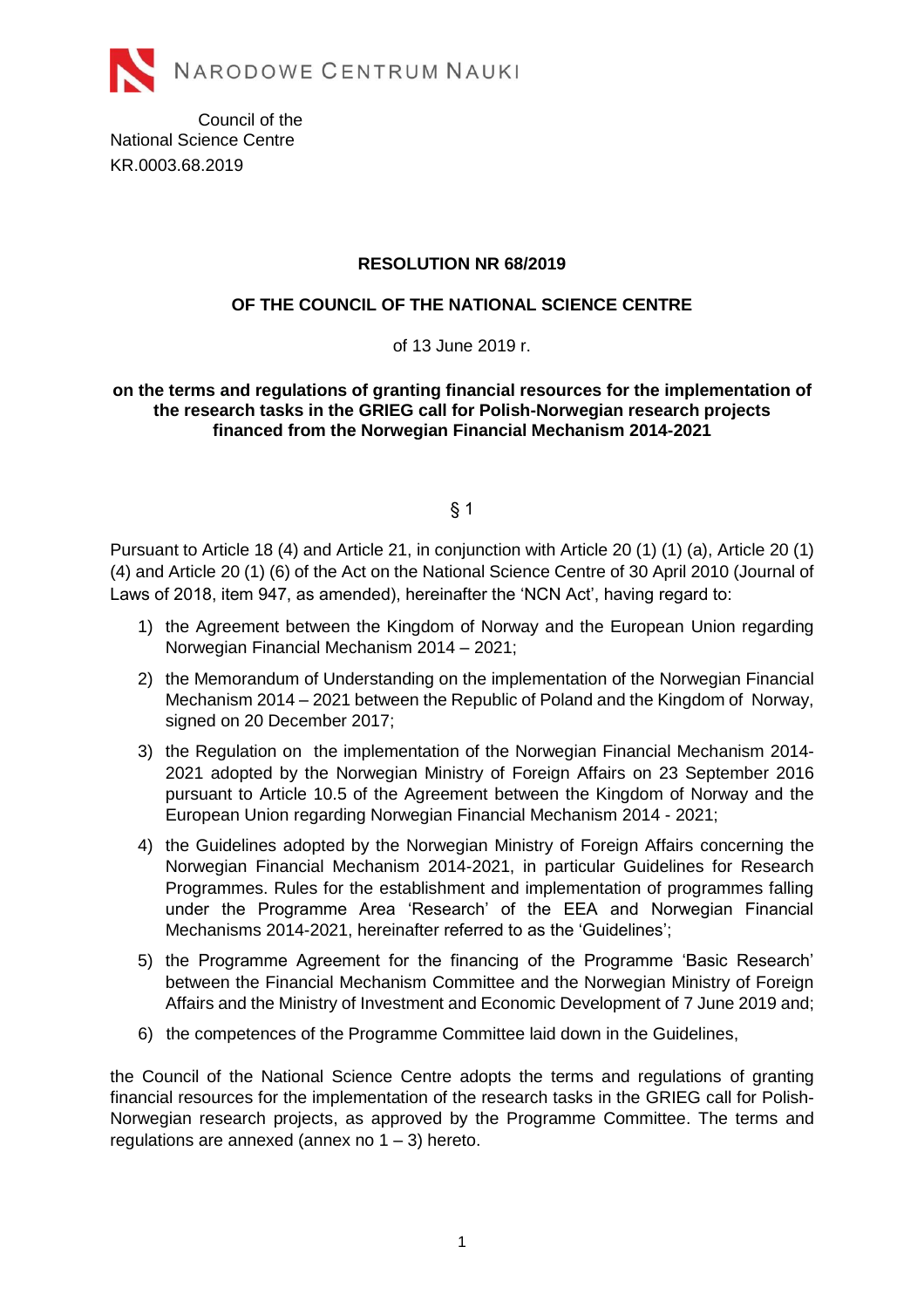

## § 2

In view of § 1, the Council of the National Science Centre additionally adopts the following rules in the GRIEG call:

- 1. The Panels of Experts evaluating proposals in the call shall be selected pursuant to Article 18 (7) of the NCN Act, on terms and conditions laid down in NCN Council Resolution No 26/2018 of 8 March 2018, provided that the NCN Council adheres to the following terms in its selection of the Panel of Experts:
	- 1) experts must be residents of and must work in countries other than Poland and Norway;
	- 2) experts are to be selected among eminent researchers, in particular based on their high level of expertise and relevant competencies, considering their research achievements and experience in performance of research projects funded in open calls.
- 2. Researchers holding a PhD degree may be employed in research projects as postdocs with remuneration of PLN 120,000 per annum pursuant to full-time employment contracts, provided that they meet all of the following terms and conditions:
	- a) have been awarded a PhD degree within 7 years before joining the project. This period may be extended by the time of long-term (in excess of 90 days) evidenced sickness benefits or physiotherapy benefits on account of unfitness for work. This period may also be extended by the number of months of a child care leave granted pursuant to the Labour Code and in the case of women, by 18 months for each child born or adopted, whichever option is more advantageous;
	- b) are selected through open calls carried out by a recruitment committee appointed by the head of the host entity for the project, composed of the project's principal investigator as its chair and at least two persons appointed thereby, who have necessary scientific or professional qualifications. The candidates will be evaluated pursuant to the criteria laid down in the call announcement and the results will be made public by posting on the website of the host institution for the project;
	- c) at the time of receiving remuneration, they shall not receive any other remuneration from funds allocated as direct costs under research projects funded in NCN call.

It is possible to specify a higher amount of remuneration, if justified by specific circumstances specified in the proposal. The reasons to raise the remuneration shall be reviewed by the Panel of Experts.

3. Students and PhD students may be employed in research projects and paid in the framework of remuneration and NCN scholarships. Scholarships are awarded pursuant to the *Regulations for awarding scholarships for NCN-funded research projects* laid down in NCN Council Resolution No 25/2019 of 14 March 2019, provided that: